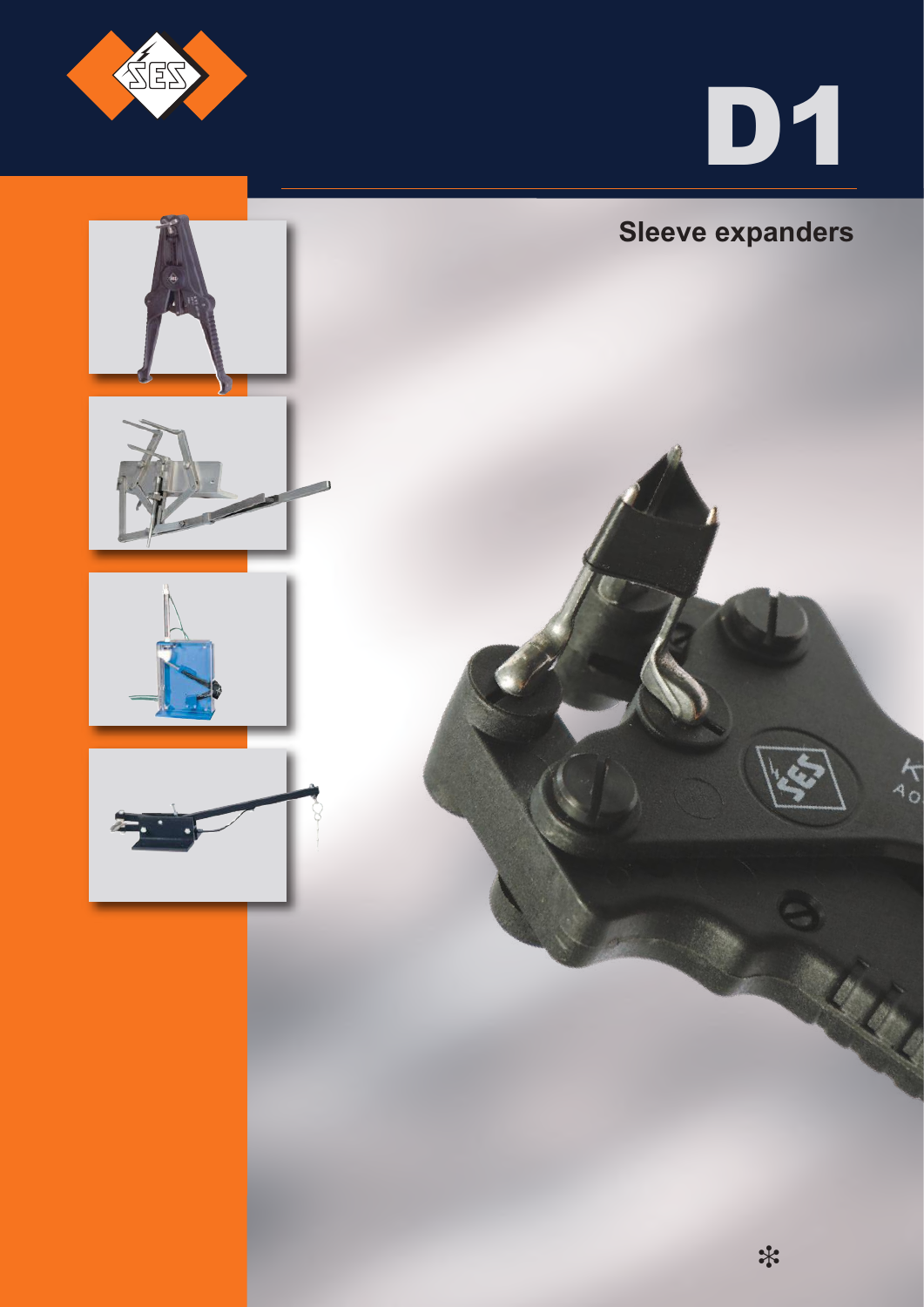## **SES sleeve expanders**



The HELAVIA and SILAVIA sleeve and sleeve expander system was introduced by Sterling many years ago. SES-STERLING is very experienced in this technology as it was the first Company to develop such a revolutionary process in France.

The SES sleeving process has often been copied, but never equalled. SES-STERLING is a specialist in this process and is always willing to give helpful advice to its customers.

Sleeve expanders of the new generation have been designed with an esthetics in mind and the need for comfort (especially for female operators). Special care has been given to ergonomics both by shape and composition and by using modern materials and surface treatment.

A great deal of research and development time has produced comfortable, light and long-lasting sleeve expanders for universal use.

With its many years of experience, SES-STERLING has developed a functional, high-grade product that will satisfy the most discerning user.

|                 | Article number | A <sub>0</sub> | Al | Albis | AIK | A <sub>2</sub> | A2K | A3 | A4 | A5 | A8 | A9 | A10 | Prongs         |        |
|-----------------|----------------|----------------|----|-------|-----|----------------|-----|----|----|----|----|----|-----|----------------|--------|
| Type            | Length sleeves | 20             | 20 | 20    | 25  | 25             | 30  | 25 | 30 | 35 | 50 | 50 | 50  | Number         | Length |
| <b>KNS</b>      | 0410 0021 000  |                |    |       |     |                |     |    |    |    |    |    |     | 2              | 23     |
| KN              | 0410 0020 000  |                |    |       |     |                |     |    |    |    |    |    |     | 3              | 23     |
| KP <sub>1</sub> | 0410 0133 000  |                |    |       |     |                |     |    |    |    |    |    |     | 3              | 23     |
| KP <sub>2</sub> | 0410 0134 000  |                |    |       |     |                |     |    |    |    |    |    |     | 3              | 30     |
| KP3             | 0410 0135 000  |                |    |       |     |                |     |    |    |    |    |    |     | 3              | 40     |
| KP4             | 0410 0145 000  |                |    |       |     |                |     |    |    |    |    |    |     | 3              | 56     |
| KY1             | 0410 0136 000  |                |    |       |     |                |     |    |    |    |    |    |     | 3              | 23     |
| KY <sub>2</sub> | 0410 0137 000  |                |    |       |     |                |     |    |    |    |    |    |     | 3              | 30     |
| KY3             | 0410 0138 000  |                |    |       |     |                |     |    |    |    |    |    |     | 3              | 40     |
| KY4             | 0410 0139 000  |                |    |       |     |                |     |    |    |    |    |    |     | 3              | 56     |
| $H n^{\circ}1$  | 0416 0101 000  |                |    |       |     |                |     |    |    |    |    |    |     | $\overline{2}$ | 32     |
| $H n^{\circ}2$  | 0416 0102 000  |                |    |       |     |                |     |    |    |    |    |    |     | $\overline{2}$ | 42     |
| H n°3           | 0416 0103 000  |                |    |       |     |                |     |    |    |    |    |    |     | $\overline{2}$ | 44     |
| $H n^{\circ}4$  | 0416 0104 000  |                |    |       |     |                |     |    |    |    |    |    |     | $\overline{2}$ | 54     |
| $X-1$           | 0416 0005 000  |                |    |       |     |                |     |    |    |    |    |    |     | 3              | 50     |
| $X-2$           | 0416 0006 000  |                |    |       |     |                |     |    |    |    |    |    |     | 3              | 70     |

#### **Selecting the correct sleeve expanders to appropriate HELAVIA and SILAVIA sleeves**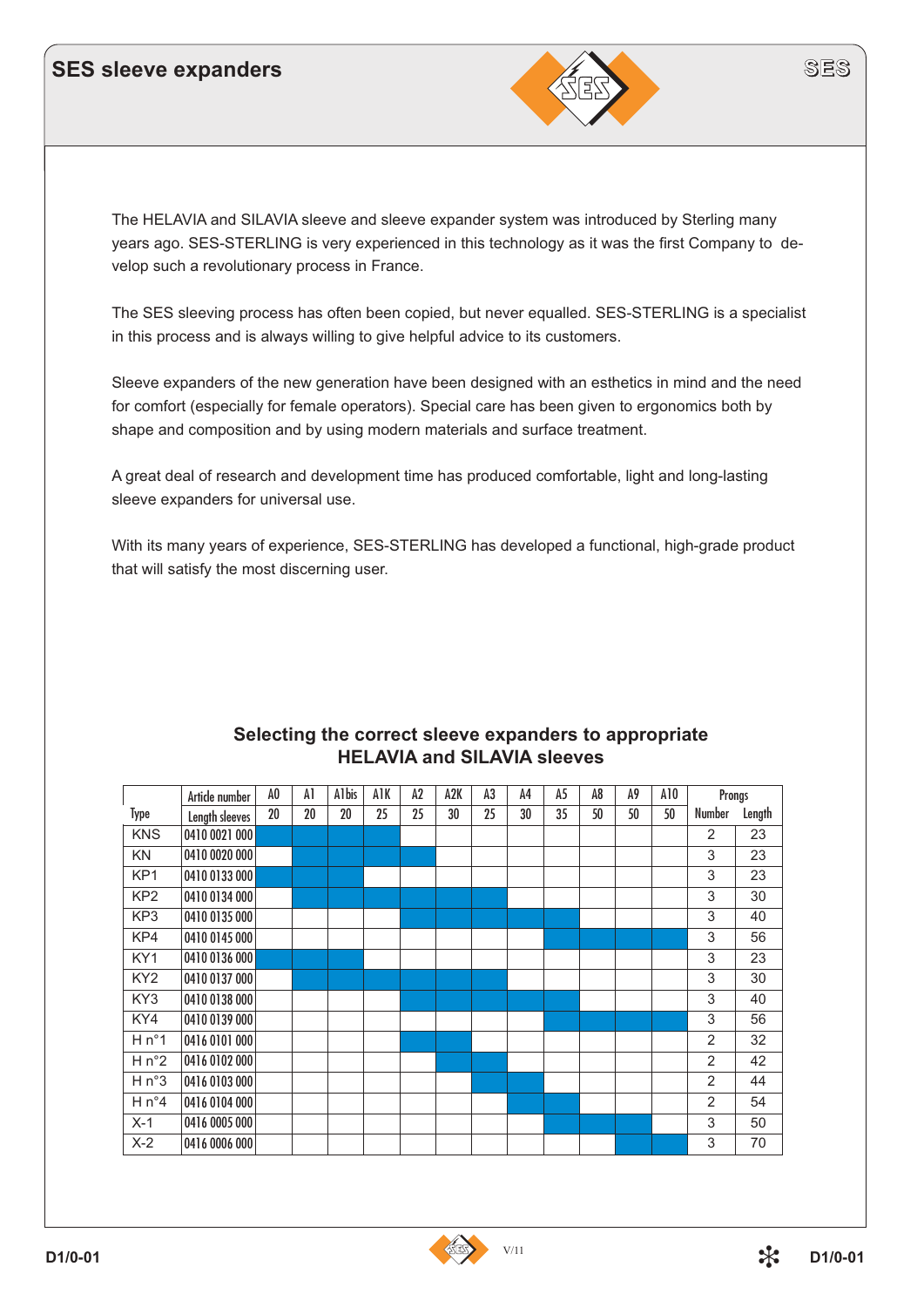#### **SES sleeve expanders series KP ALL AREA CONVERTED ASSESSMENT REPAIRING TO A REP Ultra lightweight in PLIO®-Carbox for SES binding**



**These sleeve expanders are ideal for use with original HELAVIA and SILAVIA sleeves.**

#### **• SES-KP 1 sleeve expander (up to 4,5 mm Ø max.) for sleeves A0 - A1 - A1bis**

- PLIO-Carbox pressure casting Solid construction
- 
- 
- Ergonomic shape Ultra lightweight<br>- Forged, treated and polished prongs After sales service - Forged, treated and polished prongs - black contract to black and the Replacement tools



- 
- 



## length length x width weight Æ type article number number mm mm g **KP1** 0410 0133 000 3 23 140x125 119 1

prongs sleeve expander

#### • **SES-KP 2 sleeve expander** (up to 9 mm Ø max.)<br>
for sleeves A1 - A1bis - A1K - A2 - A2K - A3  **for sleeves A1 - A1bis - A1K - A2 - A2K - A3**

Same specifications as type KP 1 but with stronger prongs for HELAVIA or SILAVIA sleeves A1 to A3.

| type | article number    | number | prongs<br>length<br>mm | sleeve expander<br>length x width<br>mm | weight |  |
|------|-------------------|--------|------------------------|-----------------------------------------|--------|--|
|      | KP2 0410 0134 000 | 3      | 30                     | 140x125                                 | 120    |  |



#### • **SES-KP 3 sleeve expander** (up to 15 mm Ø max.)<br>
for sleeves A2 - A2K - A3 - A4 - A5  **for sleeves A2 - A2K - A3 - A4 - A5**

Same specifications as type KP 1 but with stronger prongs for HELAVIA or SILAVIA sleeves A2 to A5 (up to Ø 15 mm).

| type            | article number | number | prongs<br>length<br>mm | sleeve expander<br>length x width<br>mm | weight |  |  |
|-----------------|----------------|--------|------------------------|-----------------------------------------|--------|--|--|
| KP <sub>3</sub> | 0410 0135 000  | 3      | 40                     | 140x125                                 | 123    |  |  |



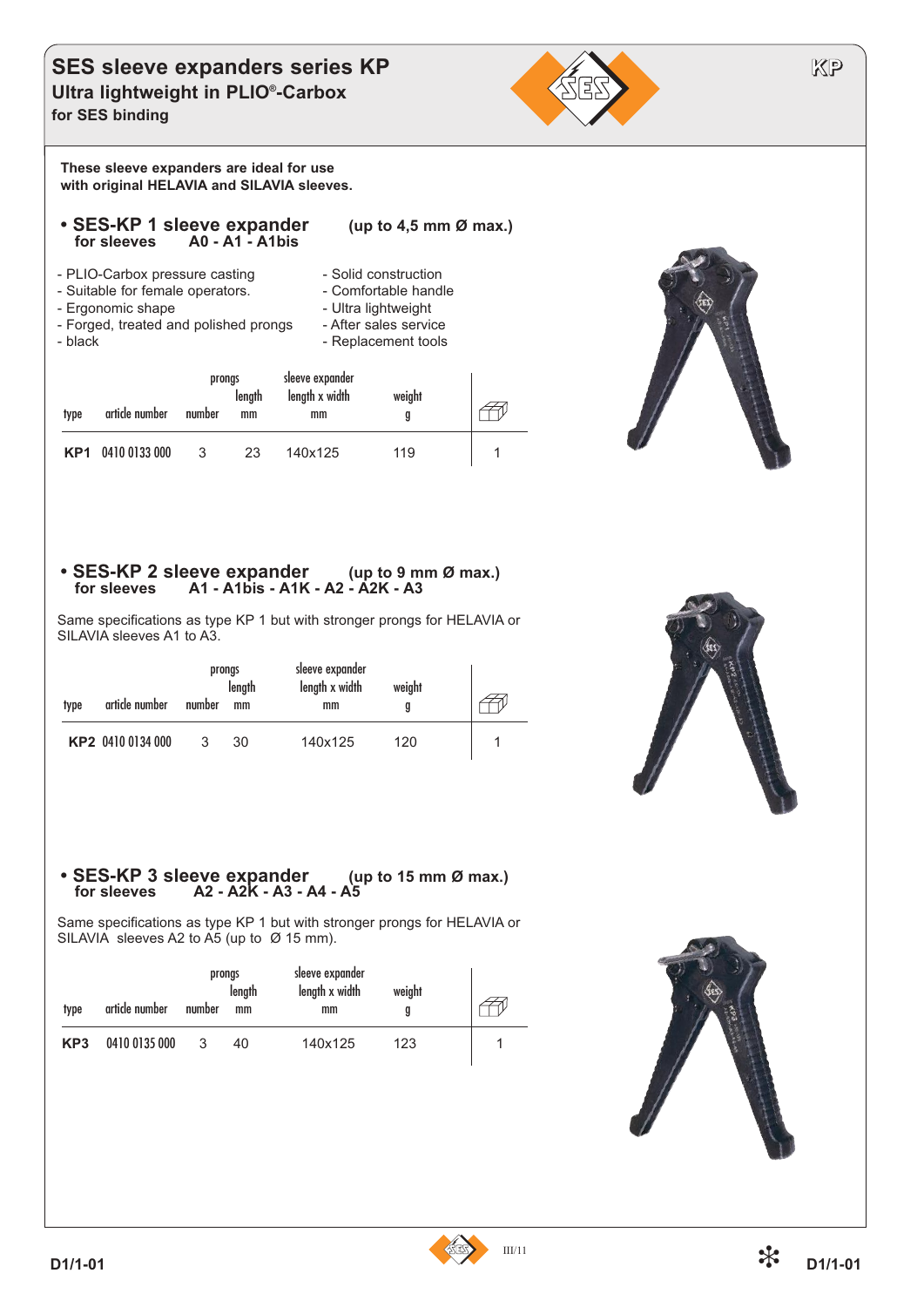## **SES sleeve expanders series KP ALL AREA CONVERTED ASSESSMENT REPAIRING TO A REP for SES binding for Ø up to 28 mm**



**These sleeve expanders are ideal for use with original HELAVIA and SILAVIA sleeves.**

- **SES-KP 4 sleeve expander** (up to 28 mm Ø max.) for sleeves A5 A8 A9 A10
	-
- PLIO-Carbox pressure casting Solid construction<br>- Suitable for female operators.<br>- Comfortable handle
	-
- Suitable for female operators.<br>- Ergonomic shape **-** Comfortable handle Ergonomic shape
- Ergonomic shape
- 
- Forged, treated and polished prongs After sales service
- black black Replacement tools
- -

Same specifications as types KP 1 to KP 3 but with a stronger body for HELAVIA or SILAVIA sleeves up to 28 mm Ø.

|      |                | prongs | length | sleeve expander<br>length x width | weight |  |
|------|----------------|--------|--------|-----------------------------------|--------|--|
| type | article number | number | mm     | mm                                | g      |  |
| KP4  | 0410 0145 000  | 3      | 56     | 150x145                           | 149    |  |

 $\implies$  Box available with a European suspension hole.

## **LUB2 Lubricant for HELAVIA® and SILAVIA sleeves**

**This product allows easier application of our sleeves type A5 to A 10 when used with SES sleeve expanders.** 

The LUB 2 lubricant is supplied in a can of 3 dl with a brush in the cap.

This characteristic allows the minimum quantity of lubricant necessary to apply sleeves easily from the expander prongs.

LUB 2 is a special product designed by STERLING which does not affect Neoprene elastomers.

It is an odourless, tasteless, vaseline oil-based product that can be used in the proximity of foodstuffs and is not toxic.

| type             | article number |                              |  |
|------------------|----------------|------------------------------|--|
| LUB <sub>2</sub> | 0707 0001 000  | can of 2,5 dll<br>with brush |  |



 $H F$   $\leftarrow$  RoHS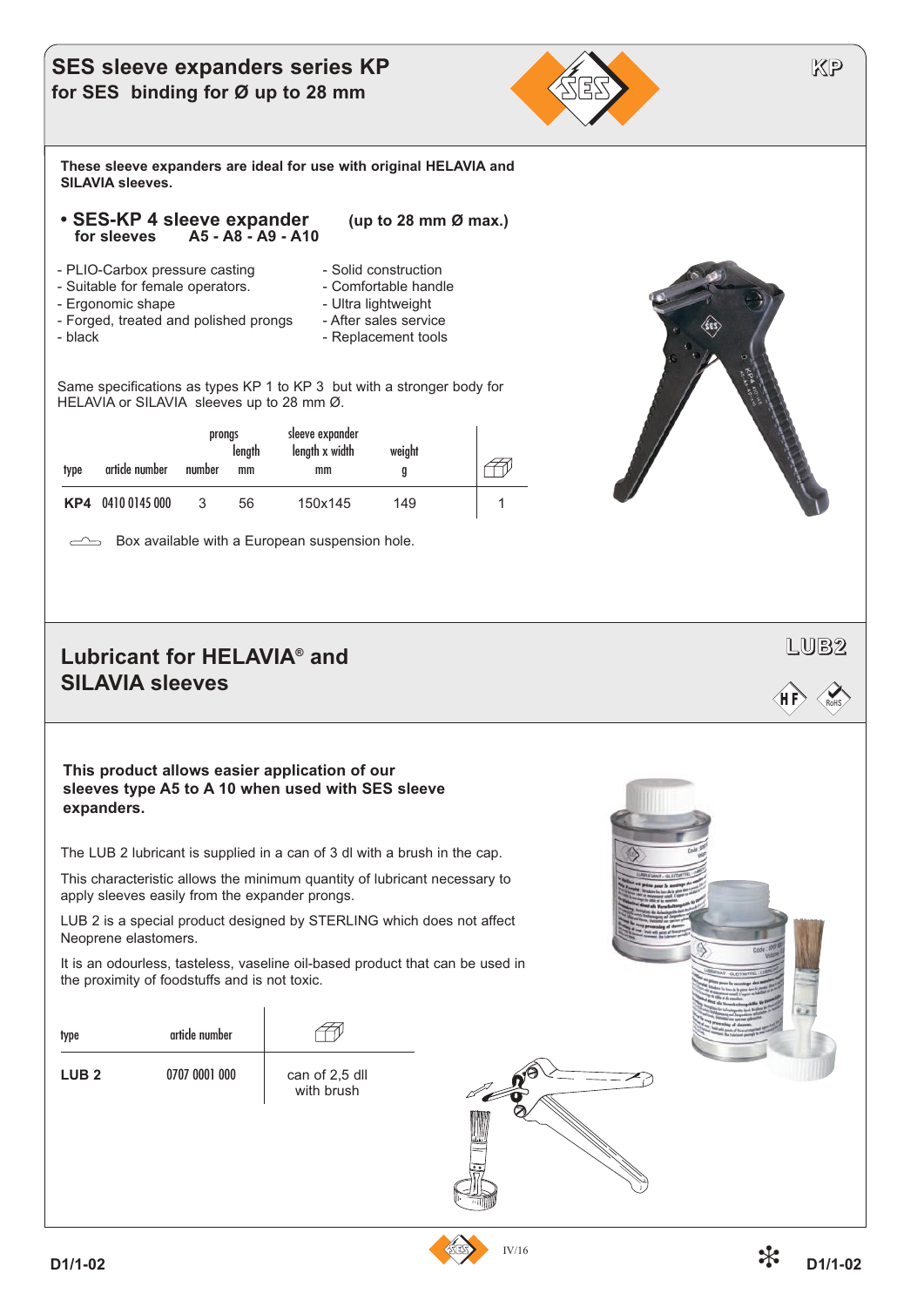#### **SES sleeve expanders for SES binding Ultra lightweight in PLIO®-Carbox**



**These sleeve expanders are ideal for use with original HELAVIA and SILAVIA sleeves.**

# **• SES-KY 1 sleeve expander (up to 4,5 mm Ø max.) for sleeves A0 - A1 - A1bis**

- Forged, treated and polished prongs - Ultra lightweight

- Replacement by a factory reconditioned tool After sales service
- 

| type | article number    | prongs<br>number | lenath<br>mm | sleeve expander<br>length x width<br>mm | weight |  |
|------|-------------------|------------------|--------------|-----------------------------------------|--------|--|
|      | KY1 0410 0136 000 | ્ર               | 23           | 195x115                                 | 162    |  |

#### **• SES-KY 2 sleeve expander (up to 9 mm Ø max.) for sleeves A1 - A1bis - A1K - A2 - A2K - A3**

- Forged, treated and polished prongs Ultra lightweight
- Replacement by a factory reconditioned tool After sales service
- 

| type | article number    | prongs<br>number | length<br>mm | sleeve expander<br>length x width<br>mm | weight<br>g |  |
|------|-------------------|------------------|--------------|-----------------------------------------|-------------|--|
|      | KY2 0410 0137 000 | 3                | 30           | 195x115                                 | 163         |  |

# **• SES-KY 3 sleeve expander (up to 15 mm Ø max. ) for sleeves A2 - A2K - A3 - A4 - A5**

- Forged, treated and polished prongs Ultra lightweight
- Replacement by a factory reconditioned tool After sales service
- 

| type | article number    | prongs<br>number | lenath<br>mm | sleeve expander<br>length x width<br>mm | weight |  |
|------|-------------------|------------------|--------------|-----------------------------------------|--------|--|
|      | KY3 0410 0138 000 | ર                | 40           | 195x115                                 | 167    |  |

**• SES-KY 4 sleeve expander (up to 28 mm Ø max. )**

 **for sleeves A5 - A8 - A9 - A10**

- Replacement by a factory reconditioned tool - After sales service

| type | article number    | prongs<br>number | length<br>mm | sleeve expander<br>length x width<br>mm | weight<br>g |        |
|------|-------------------|------------------|--------------|-----------------------------------------|-------------|--------|
|      | KY4 0410 0139 000 | 3                | 56           | 195x115                                 | 178         | $\sim$ |

 $\implies$  Box available with a European suspension hole.

**D1/1-03**

- Forged, treated and polished prongs - Ultra lightweight

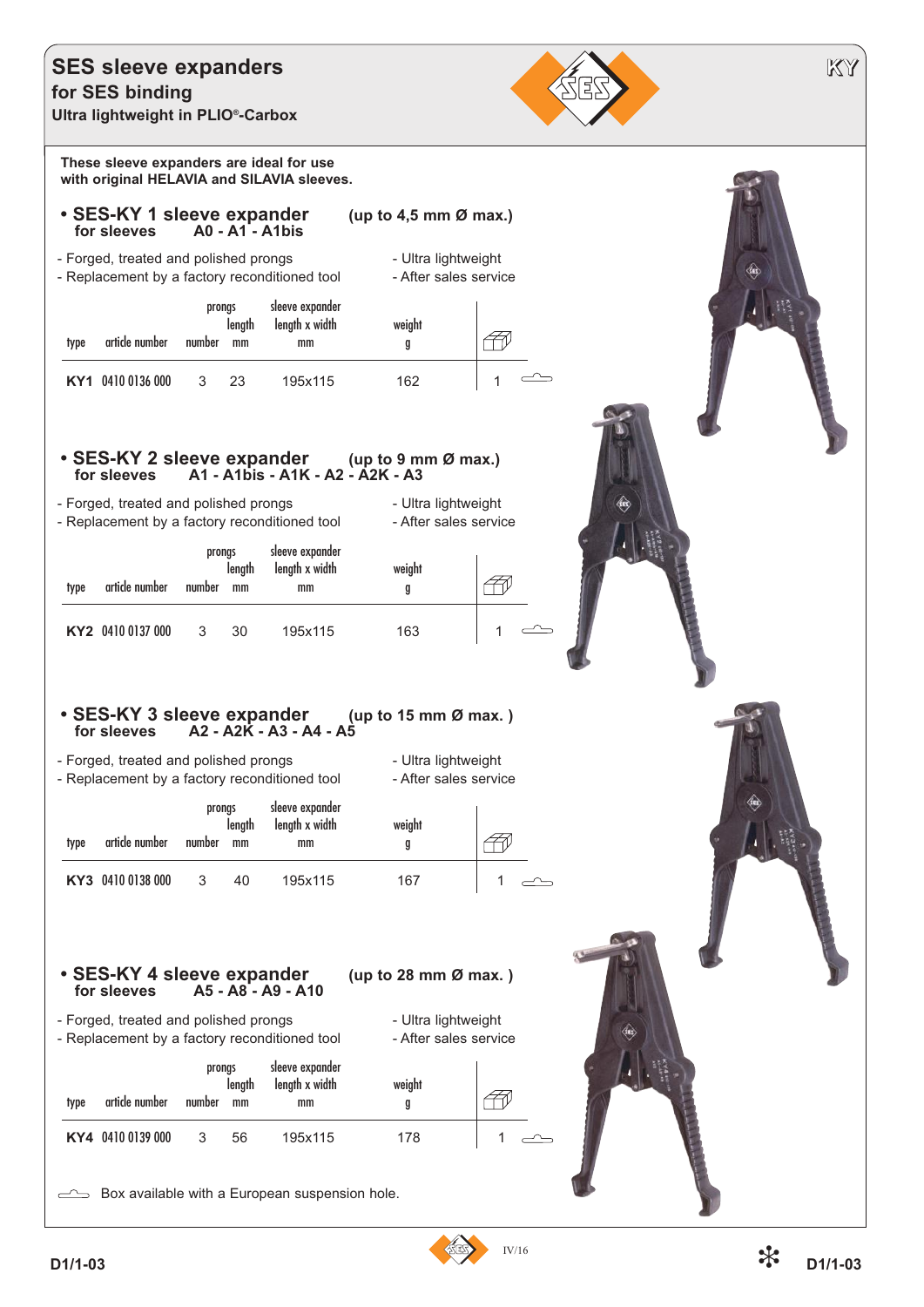

#### **• SES-H bench mounted sleeving tool with foot pedal, for sleeves A2 - A2K - A3 - A4 - A5**

|                       |               |        | prongs<br><b>HxW</b> | tool<br>LxWxH                | weight |       |
|-----------------------|---------------|--------|----------------------|------------------------------|--------|-------|
| type                  | artide number | number | mm                   | mm                           | g      |       |
| TOOL H <sup>*</sup>   | 0416 0001 000 |        |                      | 370x130x130                  | 1920   | 1     |
| Prong H n° 1          | 0416 0101 000 | 2      |                      | 32x3.5 for sleeves A2, A2k   |        | 1 Set |
| Prong H $n^{\circ}$ 2 | 0416 0102 000 | 2      |                      | 42x6,5 for sleeves A2k, A3   |        | 1 Set |
| Prong H $n^{\circ}$ 3 | 0416 0103 000 | 2      |                      | 44x9.5 for sleeves A3, A4    |        | 1 Set |
| Prong H n° 4          | 0416 0104 000 |        |                      | 2 54x13,5 for sleeves A4, A5 |        | 1 Set |



**\* tool without prongs (ordered separately)**

## **• SES-X bench mounted sleeve expander with hand operated lever**

 **for sleeves A5 - A8 - A9 - A10**

|       |                            |        | prongs<br>HxW | tool<br>LxWxH    | weight |   |
|-------|----------------------------|--------|---------------|------------------|--------|---|
| type  | article number             | number | mm            | mm               | g      |   |
|       | tool for sleeves A5 to A9  |        |               |                  |        |   |
| $X-1$ | 0416 0005 000              | 3      | 50            | 490x185x225 3300 |        | 1 |
|       | tool for sleeves A9 to A10 |        |               |                  |        |   |
| $X-2$ | 0416 0006 000              | 3      | 70            | 490x185x225 3300 |        | 1 |